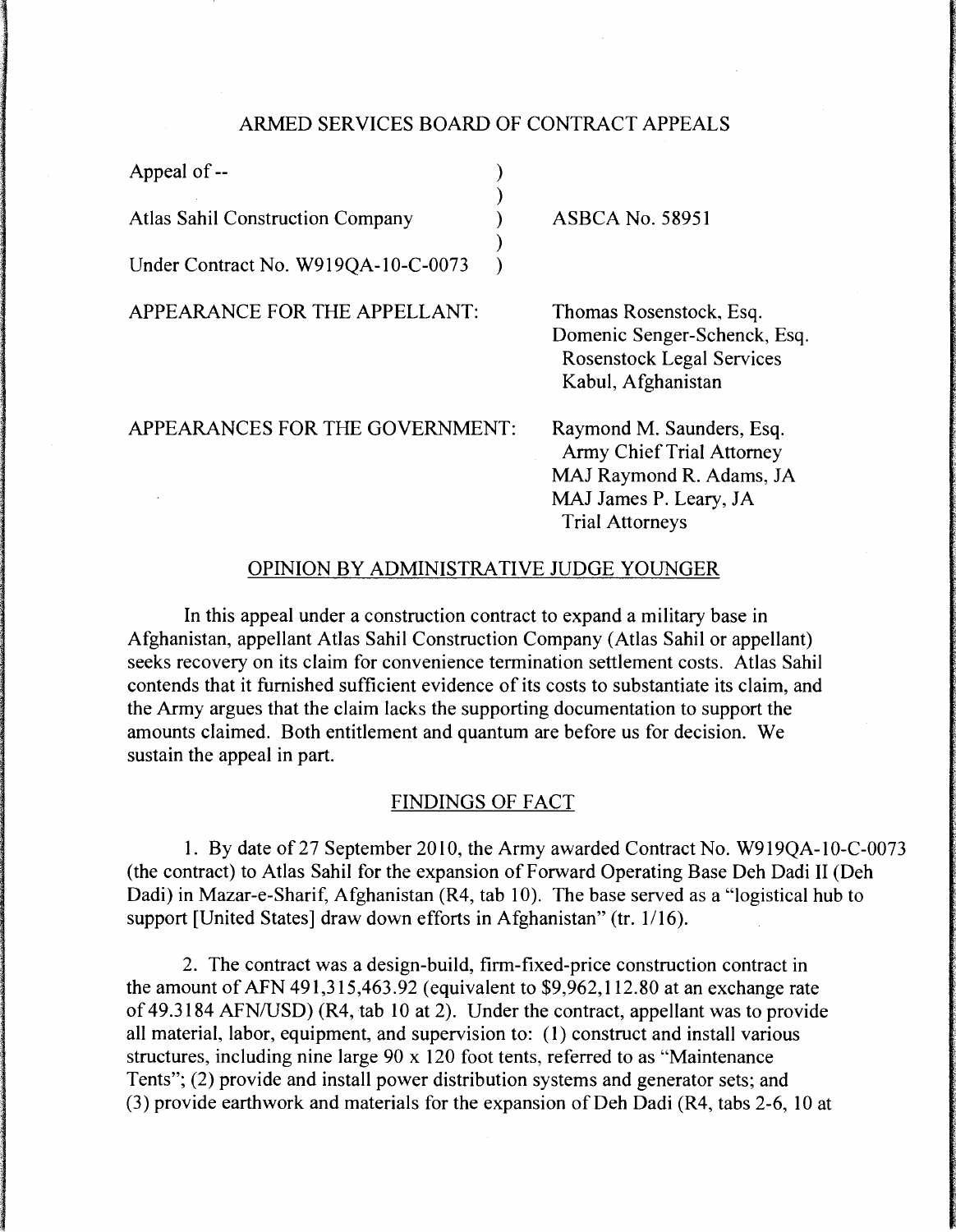3-9; tr.  $1/16$ ). The use for the tents was to perform general maintenance or other necessary work on vehicles, or to store them (tr. 2/44-45). Each tent was wired for electricity and a heating/cooling system (HVAC), and had a door large enough to permit ingress and egress of vehicles (tr. 2/44).

3. The contract contained various standard clauses, including: FAR 52.242-14, SUSPENSION OF WORK (APR 1984); DFARS 252.222-7002, COMPLIANCE WITH LOCAL LABOR LAWS (OVERSEAS) (JUN 1997); DFARS 252.233-7001, CHOICE OF LAW (OVERSEAS) (JUN 1997); CENTCOM Contracting Command Clause, 952.225-0015, SUBCONTRACTING REQUIREMENTS (JUL 2010); and CENTCOM Contracting Command Clause, 952.228-0001, WORKERS COMPENSATION INSURANCE (DEFENSE BASE ACT) (JUL 2010) (R4, tab 10 at 30, 34). The contract also contained FAR 52.249-2, TERMINATION FOR CONVENIENCE OF THE GOVERNMENT (FIXED-PRICE) (MA y 2004) - AL TERNA TE I (SEPT 1996) which provided in subparagraph (i) that "[t]he cost principles and procedures of Part 31 of the [FAR],...shall govern all costs claimed, agreed to, or determined under this clause."

4. The contract also contained a Statement of Work. It provided in part that the project site is "believed to be clear of UXOs [unexploded ordinance], but it is not guaranteed" (R4, tab 2 at 5).

5. In describing the project work, the parties followed the convention of dividing it using contract line item numbers (CLINs). As originally awarded, the contract contained 28 CLINs (R4, tab 10 at 3-16 of 41 ).

6. By date of 10 October 2010, Atlas Sahil entered into a joint venture partnership agreement with Sambros International Corporation (Sambros), another Afghan company, to purchase the tents and generators supplied under the contract, provide financing, and complete performance of the Deh Dadi contract (supp. R4, tab 70; tr. 1/31-32, 98).

7. The record contains a copy of Invoice No. 136 dated 26 February 2011 from Al Baddad International (Al Baddad) in Dubai to Sambros for nine tents and component equipment, such as steel rollup doors and single doors. According to the invoice, the total sale price to Sambros for the nine tents and component equipment, including delivery, was \$747,000. (R4, tab 19 at 1-2) From the uncontroverted testimony of the contracting officer, we find that he contacted Al Baddad, the manufacturer of the tents, and obtained a copy of the invoice; the \$747,000 price differed from the \$1,647,000 price for the tents on the Al Baddad invoice "provided to me with the [settlement] proposal"; and the two invoices contained differences in font, as well as the transposition of numbers on the post office box address shown, and the bank account details for Al Baddad. (Tr. 2/105-07)

8. The government issued a suspension of work notice to Atlas Sahil dated 10 April 2011, effective the next day (R4, tab 11 ). While the notice contained the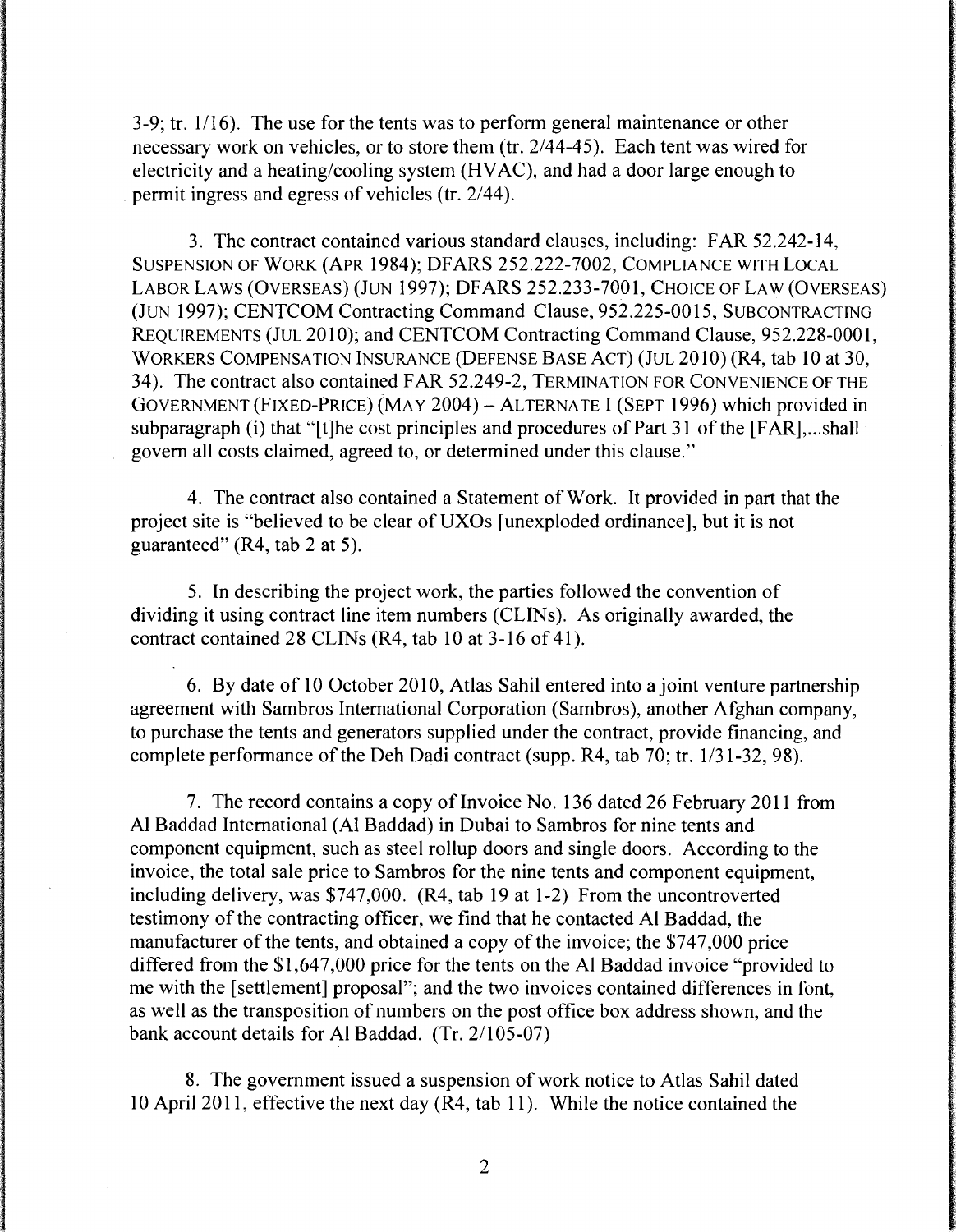usual language instructing Atlas Sahil to cease all work, make no further shipments, and place no further orders, the contracting officer did instruct the company that it could "take delivery of, and deliver the generators" *(id.).* In a 9 April 2011 email to appellant's project engineer that also accompanied the suspension notice, the contracting officer underscored that "[y ]our company is not to incur any cost past the date of the notice" (R4, tab 13 at 2). In addition, in an 11 April 2011 email the contracting officer advised appellant's CEO that "during this time of suspension, there will be no allowance for any cost for this contract." (App. supp. R4, tab 30 at 3-4) Nonetheless, appellant continued to retain a full complement of employees on staff at the Deh Dadi site after the notice of suspension (tr. 1/98-99).

9. By date of 12 April 2011, appellant provided the government with its claimed costs to date, but stated that, "we are not going to terminate the contracts with our Deployed employees" and requested advice regarding generators and tents (app. supp. R4, tab 30 at 2-3). The contracting officer responded by advising appellant:

> If you choose to continue [incurring] cost during [the] suspension, the cost will not be covered by the contract. This is the purpose of the Suspension, not to incur unnecessary cost.

A notice to proceed has not been issued. A brief review of your cost spent to-date are expenses that should not have been incurred. [The site must be demined over the next 60-90 days.] During this time, there should be little to no incurred expenses for the contract.

*(Id.* at 1-2)

 $\cdots$ 

10. By memorandum to appellant dated 24 April 2011, the contracting officer advised appellant that it was "authorized to commence with the fabrication/ordering and delivery of the required tents for the subject contract" and that, "[ w ]ith the exception of the agreed upon order and delivery of the generators [see finding 8], all remaining work remains suspended until properly notified by the responsible Contracting Officer" (R4, tab 12).

11. By email to appellant dated 5 May 2011, the contracting officer advised that, "[w]ith the suspension of work, [appellant] should not be performing any work.... After the [pending] submittals are reviewed and returned the only work being performed should be the generators and tents." (App. supp. R4, tab 34 at 1)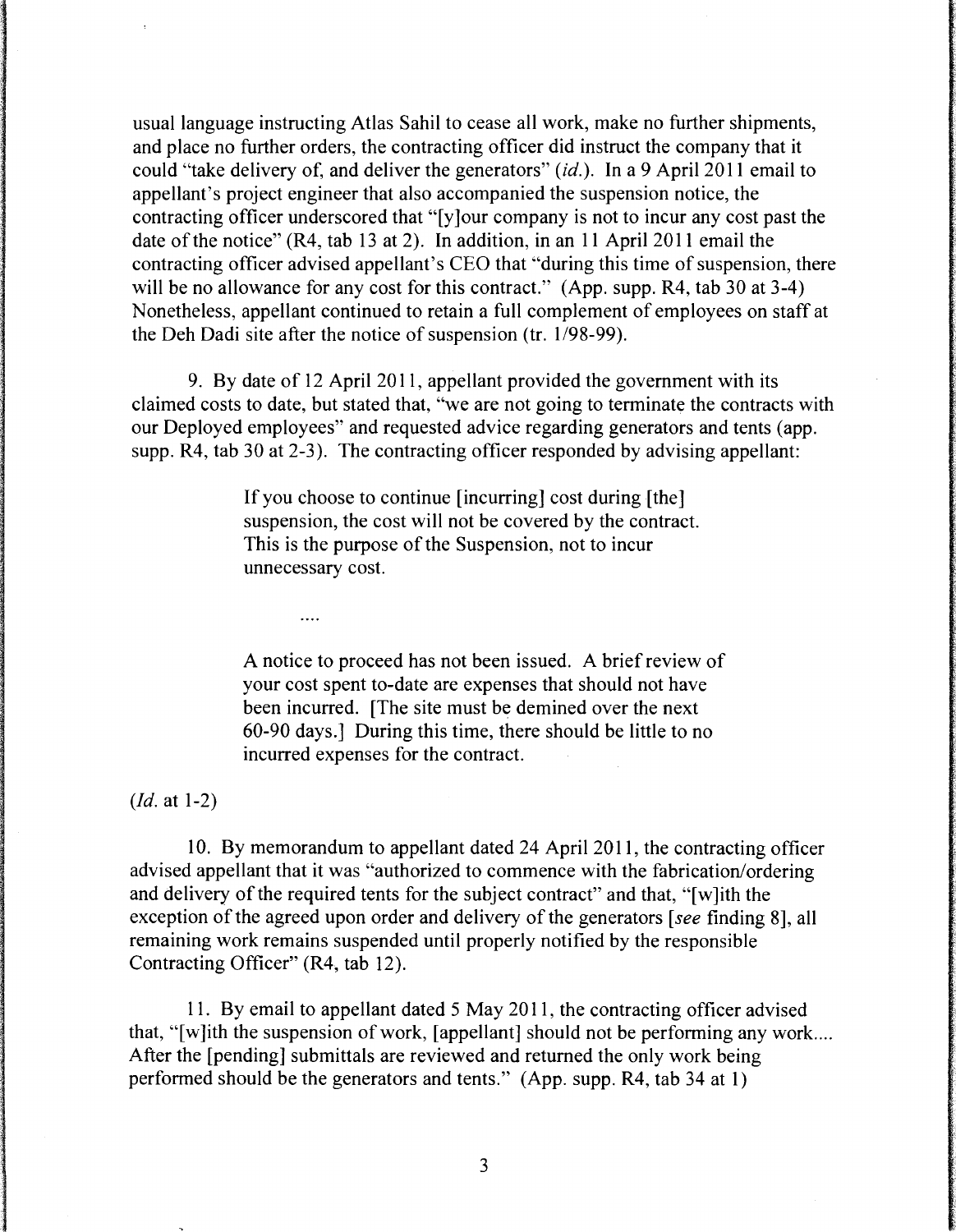12. By email to appellant dated 18 October 2011, the contracting officer advised appellant that the contract would be modified so that "you are going to be installing ONLY 4 of the 90 x 120 maintenance tents. The other 5 tents will be turned over to the Government complete with interior electrical and HVAC equipment." (App. supp. R4, tab 44 at 13-14)

13. By date of9 December 2011, the contracting officer issued Modification No. P00001 "to descope the contract" and add specified work. First, by the modification, the footprint of the project was reduced from the original 60-plus acres to 44 acres. Second, the contracting officer reduced the requirement in CLINs 0001-0004 and directed appellant to install four maintenance tents, instead of nine such tents. Third, by the modification, under CLINs 0005 through 0009, appellant was required only to deliver the remaining five tent structures to the government; installation was no longer required. Fourth, the number of power generation zones was reduced from ten to three. Fifth, the contracting officer added a new CLIN 0029 for "costs for site assessment of 44 acres, benchmark, and storage" in the net amount of \$129,120. Finally, the government substantially reduced the contract price by the modification and extended the completion date to 22 April 2012. (R4, tab 14 at 1-2, 4of19; tr. 1/160-63, 2/68)

14. By date of 16 December 2011, the contracting officer issued Modification No. P00002 extending the project's completion date from 22 April 2012 to 13 June 2012 (app. supp.  $R4$ , tab 88 at 1).

15. By notice to proceed dated 16 December 2011, the contracting officer directed appellant to proceed on the project within five days and to complete the project within the contractually-required period of 180 calendar days. Appellant acknowledged receipt of the notice by date of 17 December 2011. (R4, tab 10 at 20 of 41; app. supp. R4, tab 83)

16. By date of 13 March 2012, the contracting officer issued a notice of termination for convenience "in accordance with FAR clause 52.249-2 Alt I" (R4, tab 17 at 1). The notice required appellant to maintain all records showing the "[e]xtent of completion of performance on the effective date [of termination]" *(id.* at 2). Atlas Sahil acknowledged receipt of the notice the next day *(id.* at 4 ). The contracting officer testified, and we find, that the contract was terminated because Deh Dadi was going to be closing and there was no longer a need to expand it (tr. 2/69).

17. In April 2012, consistent with the contracting officer's direction in the termination letter (R4, tab 17 at 2), appellant delivered nine maintenance tents to Deh Dadi from its facility in Mazar-e-Sharif (tr. 2/49). We find that the tents were damaged. The protective coating on the majority of the steel parts delivered was abraded, paint was peeling off of some parts, which indicated that the protective coating was not properly applied, and that multiple parts exhibited dents and missing tabs. (R4, tab 20 at

4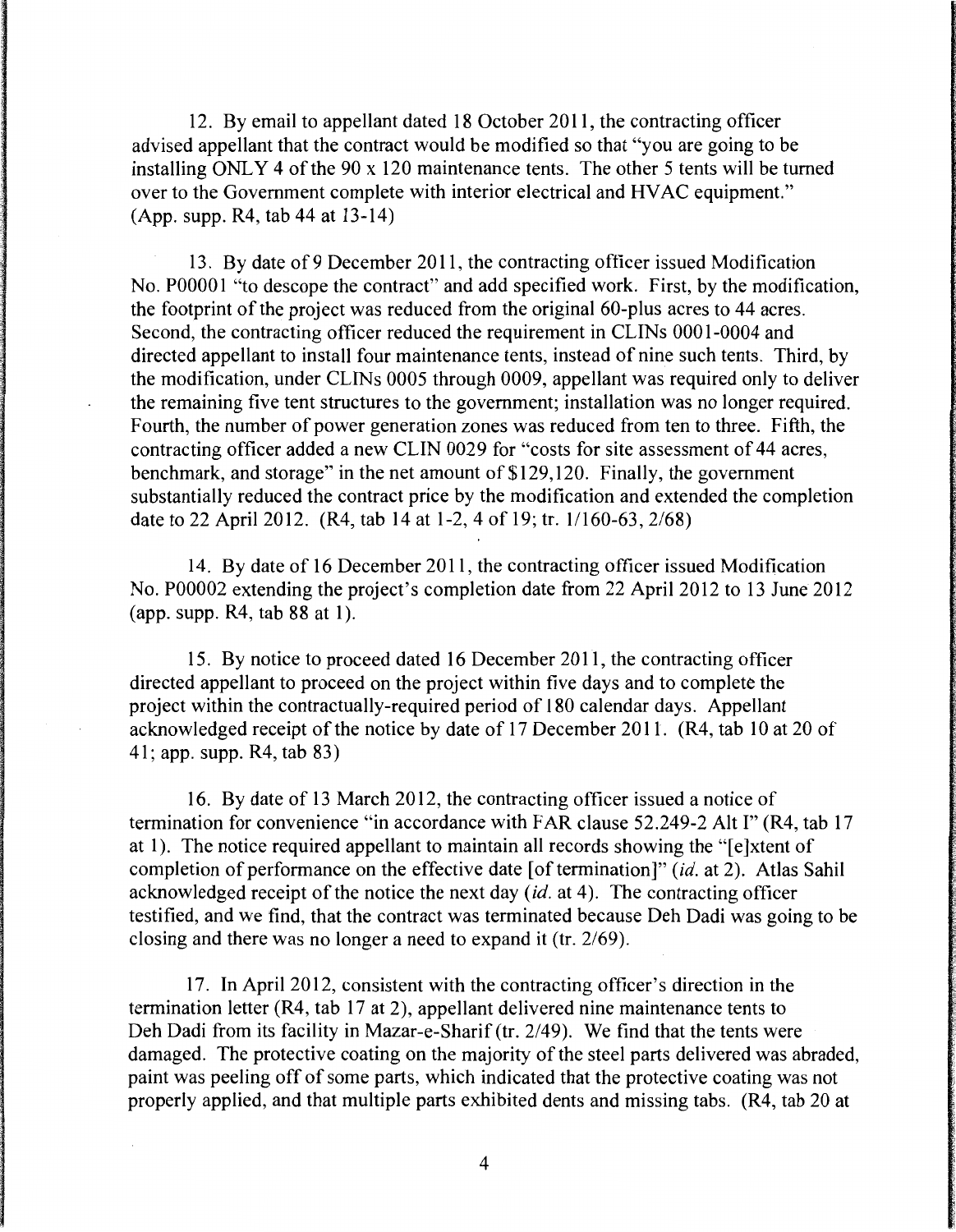1; *see generally* supp. R4, tab 75 at 2-29 (photographs)). We further find that appellant neither delivered, nor installed, any of the electrical components for the tents, including the HVAC systems *(see* finding 2). In his 23 May 2012 Preliminary Price Negotiation Memorandum, the contracting officer recited that the contracting officer's representative estimated that "it will [require] the expenditure of \$284,825 to bring all tents to a usable state" (app. supp. R4, tab 88 at 3).

18. Following the termination for convenience, appellant submitted a settlement proposal seeking a termination settlement of \$3,680, 186.90 (R4, tab 18 at 6). This proposal was not on Standard Form 1435, and was accompanied by numerous invoices (id.). Thereafter, by date of 27 February 2013, appellant submitted a settlement proposal in the amount of \$3,976,780.78 (R4, tab 26 at 4). By date of 16 November 2012, the contracting officer rendered his determination, concluding that "no settlement amount can be reached" (R4, tab 25 at 1). He noted that appellant had not submitted a certificate of cost and pricing data, as required by FAR 15.403-4(a)(l)(iii) and 15.406-2 (id.). The contracting officer determined that, upon submission of a valid certificate of cost and pricing data, the government might agree to pay a total of \$1,063,318.04 out of a total of\$3,844,841 proposed by appellant *(id.* at 2-3).

19. Subsequent negotiations failed and, by certified claim dated 27 February 2013, appellant sought \$4,158,840.70 as the amount due as a termination settlement under the contract (R4, tab 26). The claim amount comprised total costs of \$3,976,780.78 and settlement expenses of\$182,059.92 *(id.* at 3). We find that the government received the claim on 27 February 2013.

20. To place appellant's claim in context, we note that the government approved appellant's design of the project at the 60 percent completion level, but never approved appellant's 95 percent design submittal, which was the threshold for design implementation (tr. 1/40, 115-16, 148).

21. Appellant never broke ground at the construction site (tr.  $1/110$ ).

22. Appellant's chief executive officer testified that, during contract performance, appellant had possession of its cost records, but thereafter, Sambros took custody of all such records (tr. 1/89-90, 101-02). For labor costs, for example, the documents included QuickBooks and Excel spreadsheets reflecting the names of each employee and the salary disbursements by date (tr. 1/100). Appellant asserts without evidentiary support that because of a dispute between it and Sambros, the latter has denied appellant access to its cost records (Appellant's Post-Hearing Brief (app. br. at 16) ). Appellant's chief executive officer did not testify regarding the nature or duration of the dispute, or why it motivated Sambros to deny appellant access to its records. No witness from Sambros testified. Appellant's chief executive officer also testified that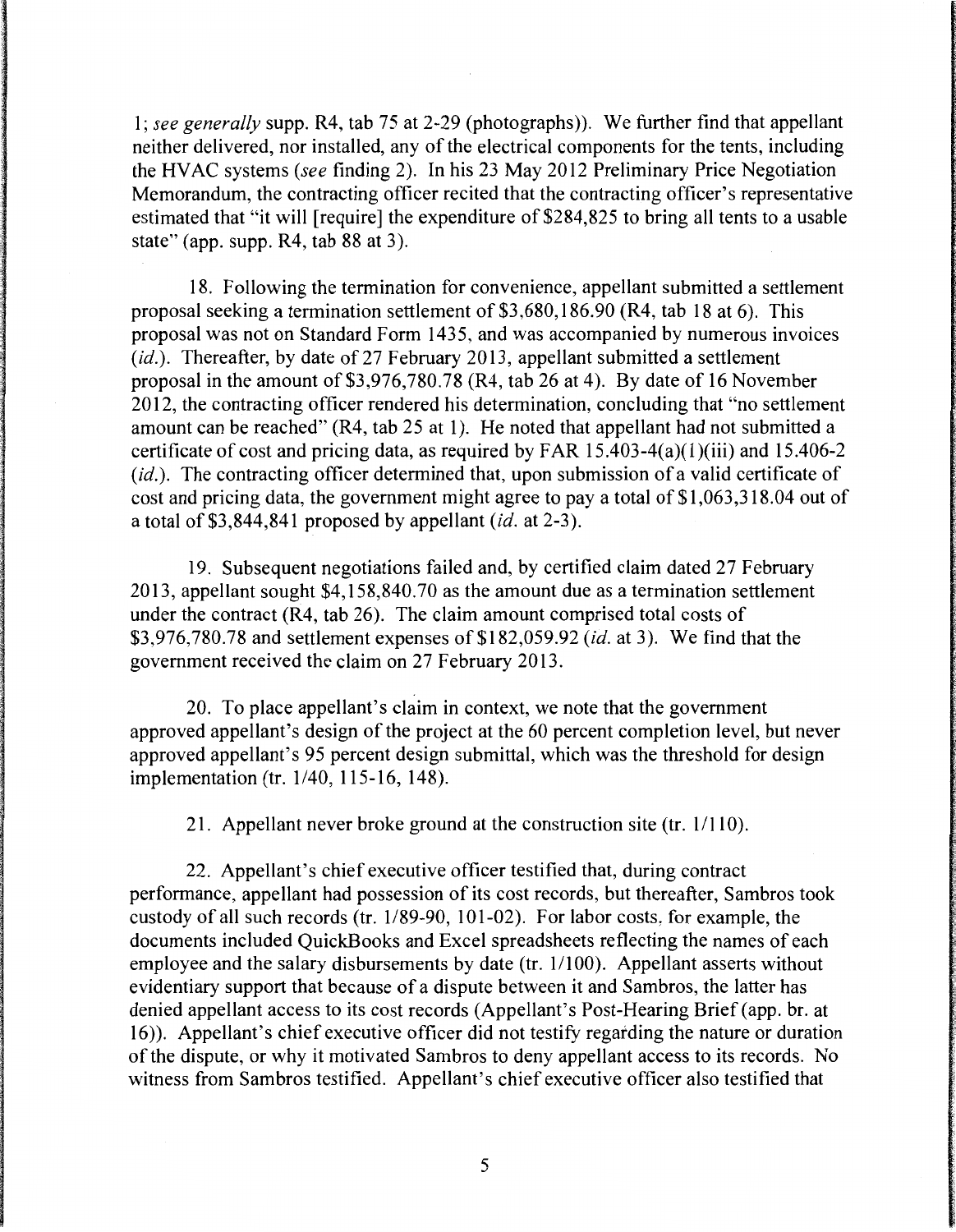appellant's cost records were originally compiled by its project engineer, whose exact whereabouts in Afghanistan were unknown at the time of trial (tr. 2/195-96).

23. We find that there were material discrepancies in numerous documents that appellant did produce that caused the contracting officer to question their reliability or authenticity. Frequently, the contracting officer found what appeared to be an invoice or paid receipt, but it appeared on appellant's letterhead, together with a representation that payment had been made, without evidence that another party had received payment. In addition, he found that, after checking with the Afghan government, appellant's license to do business in Afghanistan had been altered. (Tr. 2/104-05)

24. With its original settlement proposal, appellant included two receipts from Yang Ming (UAE) LLC (Yang Ming) in Dubai, each of which reflects a separate payment of \$162,000 to Yang Ming for the shipment of different "Cntrs nos.," followed by a total of 19 sets of numbers on both receipts (R4, tab 19 at 79-82). While neither of the Yang Ming documents reflect the name of Al Baddad, the government appears to accept, and we find, that the invoices represent a reliable and fair determination of the cost for delivery of the tents from Dubai to appellant's leased warehouse in Mazar-e-Sharif, near Camp Marmal, with the abbreviation "Cntrs" referring to containers and corresponding to numbers appearing on packing lists for containers elsewhere in the record (tr. 21124-27). In addition, there is no dispute that \$12,244.00 represents the reasonable cost to transport the tent structures from appellant's leased warehouse to the government (R4, tab 19 at 77).

25. There is no dispute that appellant incurred a cost for specified design, site assessment, and warehouse work (see finding 13; gov't br. at 51 ).

26. In evaluating appellant's settlement proposal, the contracting officer questioned the claimed labor costs. From examination of the available documentation, he found that the amount of work that appellant performed on the contract did not support the number of employees for whom appellant claimed expenses. Among the items that the contracting officer questioned were: the office staff employed at its office and warehouse in Mazar-e-Sharif, near the project site, which office included multiple employees whom the contracting officer regarded as surplus, given the amount of contract work. In addition, the contracting officer determined, and we find, that appellant claimed the cost of its entire workforce for the entire term of the project, including the eight-month suspension period from 10 April 2011 to 16 December 2011 (see findings 8, 15). Appellant incurred these costs for the entire term although the contracting officer told appellant in the suspension notice itself, and in two subsequent emails, that it should not incur costs during the suspension period (finding 8). Appellant refused to lay off any of its workforce during the suspension period, stating that "we are not going to terminate the contracts with our Deployed employees" (finding 9). The contracting officer also compared appellant's initial proposal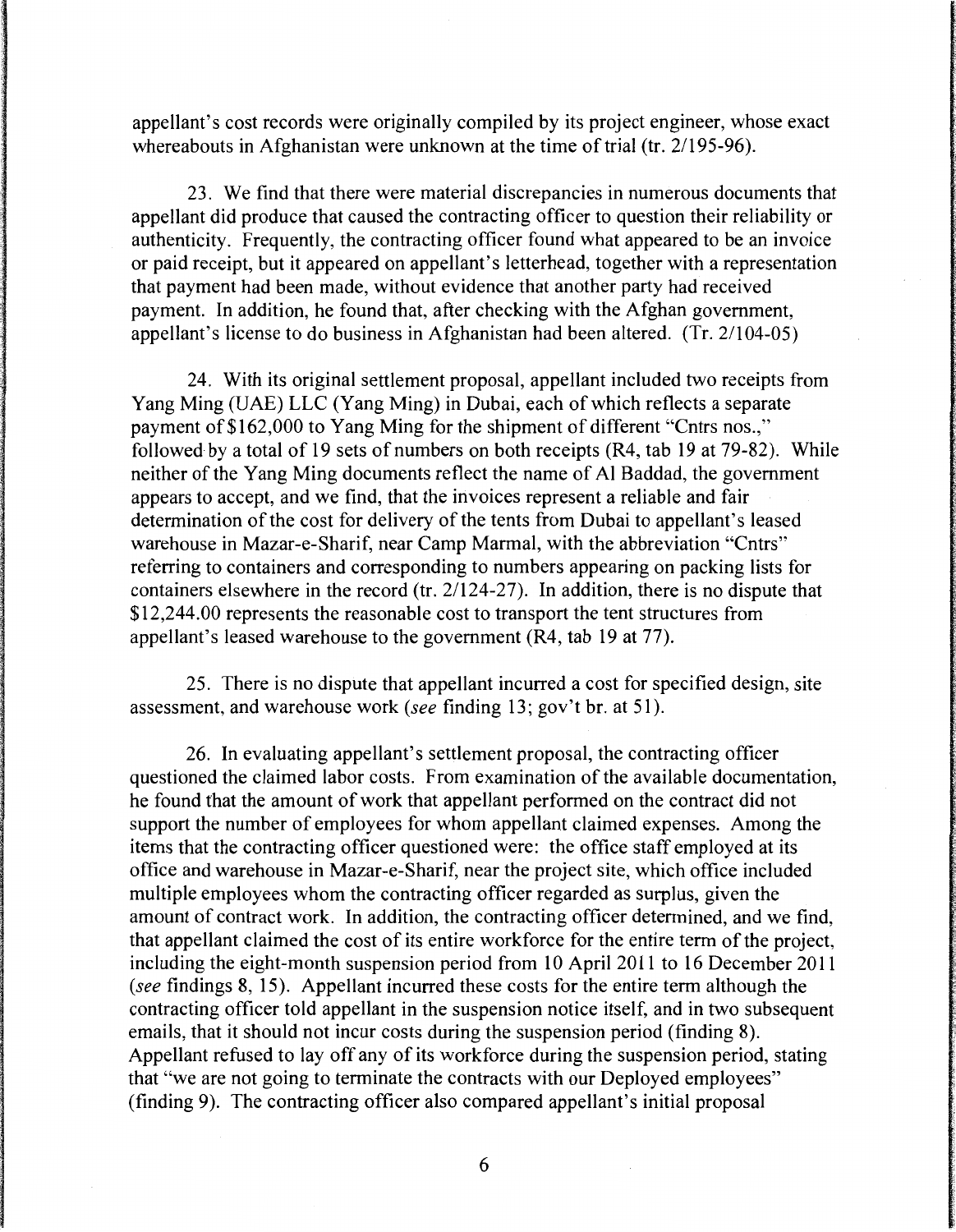regarding salaries with its settlement proposal and determined that "salaries were two and sometimes three times higher in the settlement proposal as opposed to what [appellant] had originally proposed under the contract" (tr. 2/113). Thus, the salary for appellant's project manager was originally proposed as \$2,000 per month (R4, tab 7 at 18), but appeared in the settlement proposal as \$6,000 per month (R4, tab 19 at 98). After analyzing appellant's labor costs for his preliminary price negotiation memorandum, the contracting officer concluded that the following mix of employees for the following durations and at the following salaries represented a reasonable level of staffing at a reasonable cost:

| <b>Description</b> | Person/Mo.     | <b>Months</b>  |       | <b>Unit Cost</b> |             | <b>Total</b> |
|--------------------|----------------|----------------|-------|------------------|-------------|--------------|
| Project            |                | 3              | \$    | 2,000            | $\mathbf S$ | 6,000        |
| Manager            |                |                |       |                  |             |              |
| Architectural      |                | $\overline{2}$ | \$    | 800              | $\mathbf S$ | 1,600        |
| Designer           |                |                |       |                  |             |              |
| Structural         | 1              | $\overline{2}$ | \$    | 500              | $\mathbf S$ | 1,000        |
| Designer           |                |                |       |                  |             |              |
| Mechanical         |                | $\overline{2}$ | \$    | 560              | $\mathbf S$ | 1,120        |
| Designer           |                |                |       |                  |             |              |
| Electrical         |                | $\overline{2}$ | \$    | 2,500            | \$          | 5000         |
| Designer           |                |                |       |                  |             |              |
| Civil Designer     |                | 3              | \$    | 2,600            | \$          | 7,800        |
| Data Manager       |                | 2              | \$    | 1,500            | \$          | 3,000        |
| Planning           |                | 3              | \$    | 1,500            | \$          | 4,500        |
| Engineer           |                |                |       |                  |             |              |
| Guard              | $\overline{2}$ |                | \$    | 190              | \$          | 190          |
| Driver             |                |                | \$    | 250              | \$          | 25           |
| Admin Officer      |                | 3              | \$    | 850              | \$          | 2,550        |
| Finance Officer    |                | 3              | \$    | 900              | \$          | 2,700        |
|                    |                |                | Total |                  | \$          | 35,710       |

From the above analysis, the contracting officer concluded that a reasonable amount for appellant's labor costs was \$35,710 (app. supp. R4, tab 88 at 5). In its brief, the government revised that amount upward to add the \$4,560 cost of four security guards at appellant's warehouse in Mazar-e-Sharif (gov't br. at 53). The sum of these two cost figures is \$40,270. We find that this total represents appellant's reasonable labor cost because it incorporates the cost of four security guards at appellant's warehouse while the parts for the maintenance tents were stored there.

27. Appellant charged the cost of its CEO at an annual salary of \$300,000 and stated that he spent "approximately 28 per cent of time during the project period spent on this project" (app.  $3^{rd}$  supp. R4, tab  $26(b)$  at 12 n.10). In testimony, however, the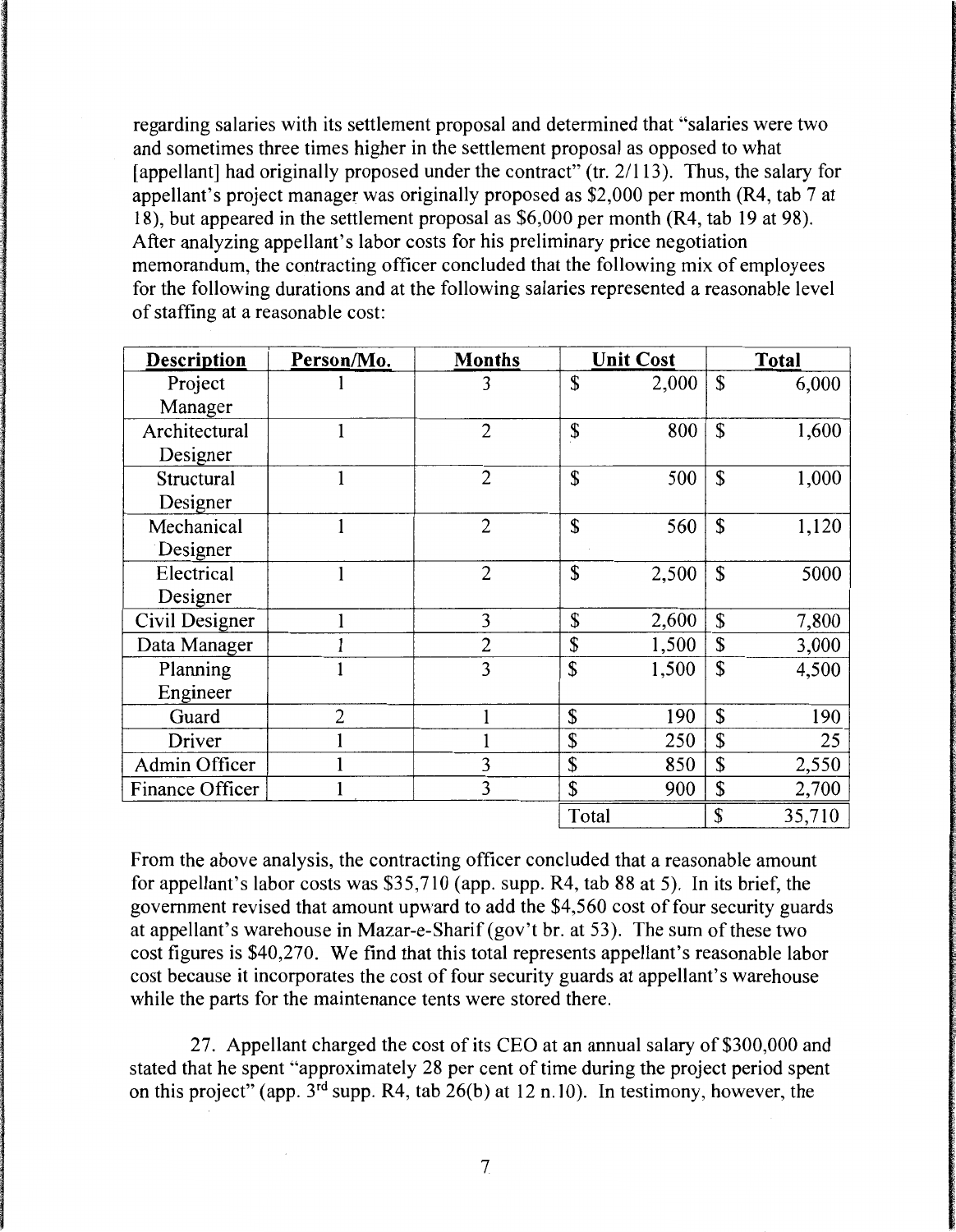CEO estimated that, during performance, he participated in "around ten" meetings with government officials and travelled to the project three times (tr. 1/131).

28. In its settlement proposal, appellant sought costs for its office at Mazar-e-Sharif of \$172,500 (app.  $2<sup>nd</sup>$  supp. R4, tab 88 at 6; tr. 2/167). We find this cost unreasonable inasmuch as it includes rent for periods in which there was no construction activity on site *(e.g.,* tr. 2/167-68). The government has proposed \$12,000 as equitable because it compensates appellant for the four-month period from issuance of the notice to proceed in December 2011 and delivery of the maintenance tents in April 2012 (findings 15, 17; *see*  gov't br. at 53).

29. Appellant claims severance costs of \$49,525 for its employees (app.  $3<sup>rd</sup>$ ) supp. R4, tab 26(b) at 14). While the appellant's legal entitlement to severance costs is disputed, appellant's computation of the cost is not.

# DECISION

## *A. Christian Doctrine*

Appellant's entitlement to termination costs is determined by those applicable portions of the FAR that are incorporated into the contract. *Rex Systems, Inc.,* ASBCA No. 59624, 16-1 BCA  $\P$  36,350 at 177,216. The termination clause included here is FAR 52.249-2, TERMINATION FOR CONVENIENCE OF THE GOVERNMENT (FIXED-PRICE) (MAY 2004)-ALTERNATE I (SEPT 1996) (finding 3).

Appellant first argues that it is unreasonable to rely solely upon the construction termination clause found in the contract *(see* finding 3) because performance entailed both supply and service elements (app. br. at 13-14<sup>1</sup>). Accordingly, Atlas Sahil asserts that "[t]he standard termination clause," by which it means FAR 52.249-2, "should be read into the Contract" under the *Christian* doctrine *(id.* at 14 ). *See G.L. Christian* & *Associates v. United States,* 312 F.2d 418 (Ct. Cl. 1963).

We reject this argument. In *Christian,* the court analyzed the Armed Services Procurement Regulations (ASPR) and concluded that they required the insertion of the standard termination clause in the type of contract at issue in the case. The court therefore read the prescribed termination clause "as necessarily applicable to the ... contract and therefore as incorporated into it by operation of law." *Christian,* 312 F.2d at 427. In *General Engineering* & *Machine Works v. O'Keefe,* 991 F.2d 775, 779 (Fed. Cir. 1993), the court of appeals explained that, "under the Christian Doctrine [the board] may insert a clause into a government contract by operation of law if that clause is required under

<sup>&</sup>lt;sup>1</sup> Page numbers to appellant's brief have been added by the Board.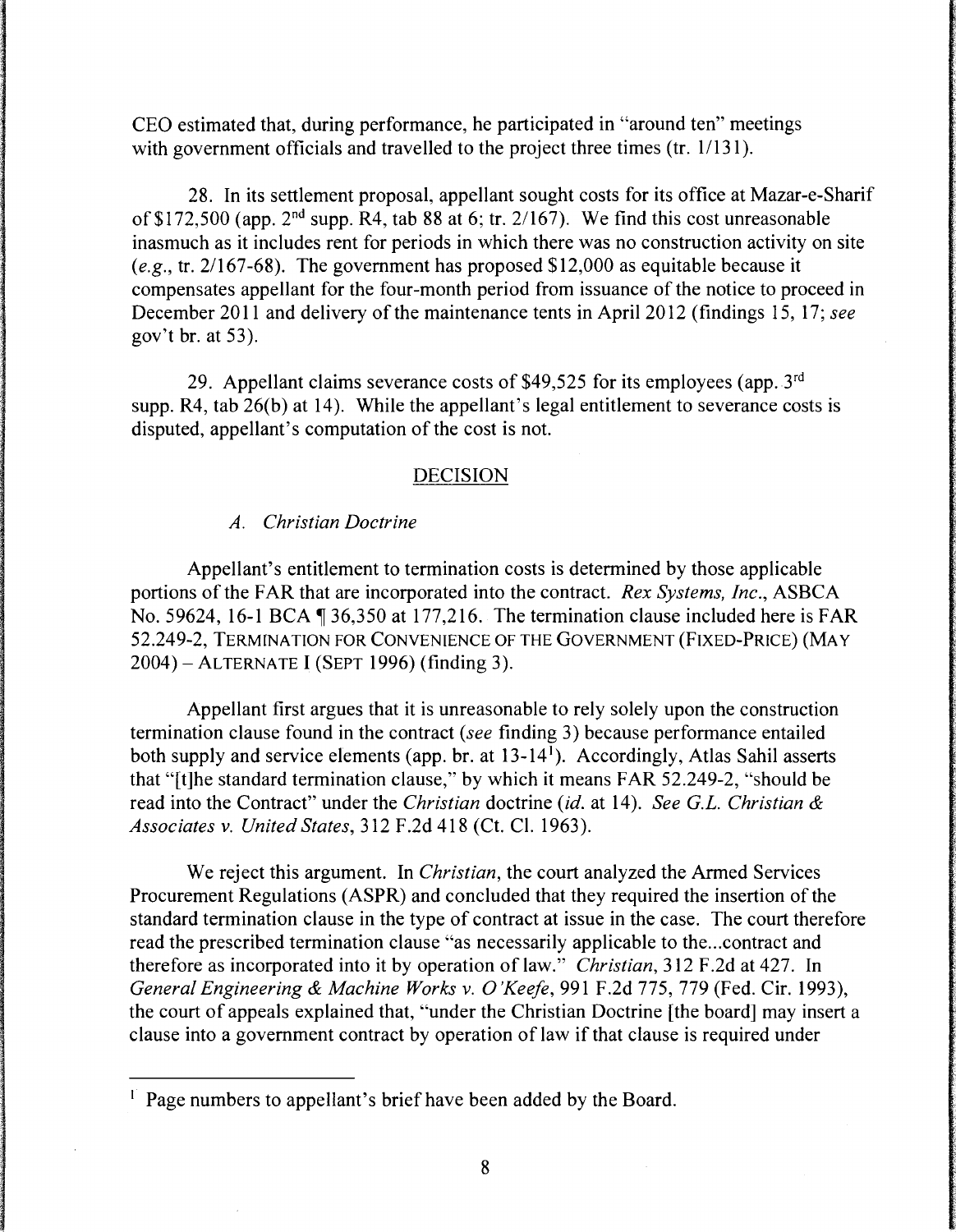applicable federal administrative regulations. However, the Christian Doctrine does not permit the automatic incorporation of every required contract clause."

In the contract before us, the parties agreed to Alternate I to the FAR 52.249-2 Termination clause (finding 3). The notice of termination was issued under that clause (finding 16). Atlas Sahil has not pointed to any regulation requiring the inclusion of FAR 52.249-2, in lieu of FAR 52.249-2 Alternate I, in this circumstance. We know of no such regulation. We accordingly reject Atlas Sahil's argument.

## **B.** Standard for Award

Appellant's argument regarding the measure of its recovery is based upon two propositions. First, appellant argues, "[t]he CLIN pricing of the Contract provides the most reliable method for determining fair compensation" (app. br. at 22). Appellant urges that "the parties have already reached negotiated agreement on the fair value for much of the work that is the subject of the termination for convenience" *(id.).* Second, appellant contends that, "where CLIN-based pricing is not applicable or practical," then we can resort to the contracting officer's preliminary price negotiation memorandum as the basis for a jury verdict award *(id.* at 23-24 ). Using this two-pronged approach of CLIN-based pricing plus jury verdict, appellant contends that it is entitled to the award that it seeks *(id.* at 1, 23-24).

For its part, the government maintains that appellant is entitled to an award of a fraction of this amount, relying upon the case law that a contractor "bears the burden of proving by a preponderance of the evidence that it is entitled to a greater termination settlement amount than that determined by" the terminating contracting officer. General Dynamics Land Systems, Inc., ASBCA No. 52283, 02-1 BCA 131,659 at 156,411. The government also stresses that a contractor "bears the burden of proving the fact of loss with certainty, as well as the burden of proving the amount of [its] loss with sufficient certainty so that the determination of the amount of damages will be more than mere speculation." *Lisbon Contractors, Inc.* v. *United States,* 828 F.2d 759, 767 (Fed. Cir. 1987). From these premises, the government concludes that appellant's award should be no more than \$1,396,721.96 (gov't br. at 48).

We reject appellant's proposed standard for an award. First, we reject appellant's argument that CLIN pricing "provides the most reliable method for determining fair compensation" (app. br. at 22), and that in departing from this method, the government "has repudiated its commitment to pay agreed upon prices" *(id.* at 1 ). CLIN prices are based on price, whereas termination settlements are based on cost, *viz.,* the cost of "the work done and the preparations made for the terminated portions of the contract." FAR 49.20l(a), Additional Principles for Fixed-Price Contracts Terminated for Convenience (Jul 2010). CLIN prices are established for fully completed components of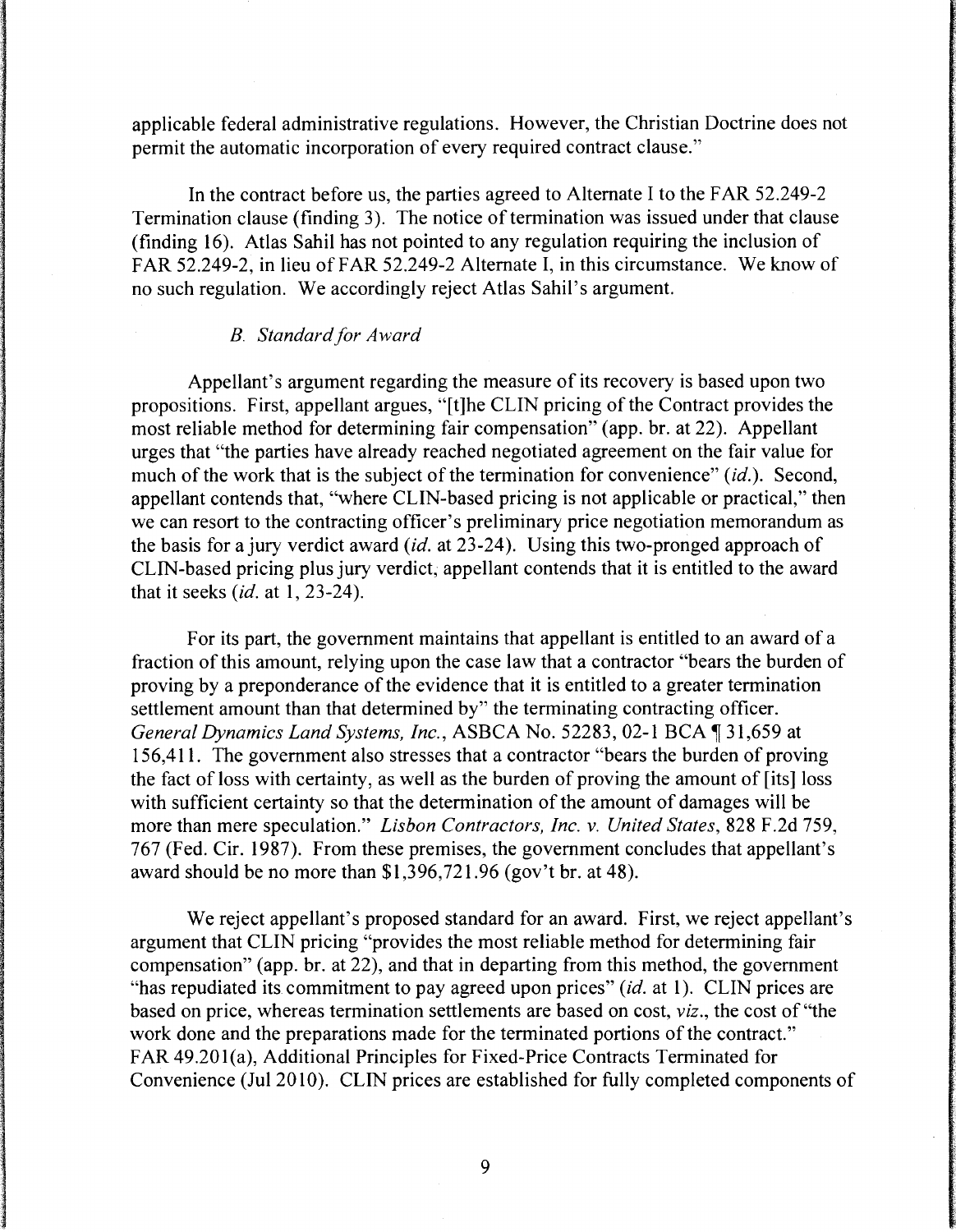contract performance, not for terminated components. They do not reflect what transpired after contract award, or after issuance of a modification.

Second, we reject appellant's request for a jury verdict award. Appellant tells us that a jury verdict is warranted because it has a justifiable inability to present documentation of its costs. Appellant asserts that:

> Those accounting records which do exist are in the possession of Sam bros *[see* finding 6] ... , who was [appellant's] prime supplier and source of financing for the project. As a result of conflict between the two companies arising directly out of the Government's failure to pay [appellant] even a single penny under the Contract, Sambros has denied [appellant] access to those records.

(App. br. at 16) (Citations omitted) Appellant also argues that the government's past practice of addressing cost issues through "reasonable negotiation," rather than cost audits led to an expectancy that "the Government would continue to act in accordance with the FAR principles" *(id.)*.

We conclude that resort to a jury verdict is unwarranted on this record. In *International Equipment Services, Inc., ASBCA Nos. 21104, 23170, 83-2 BCA* 16,675 at 82,924-25, *aff'd on recon.*, 84-1 BCA  $\P$  17,025, we stressed that a jury verdict was only available where the contractor "has demonstrated a justifiable inability to substantiate the amount of its injury by direct and specific proof." *See Grumman Aerospace Corp. v. Wynne,* 487 F.3d 1350, 1358 (Fed. Cir. 2007) (enumerating criteria and upholding the Board's refusal to employ the jury verdict method where the record did not warrant an approximation of damages).

Appellant's generalized claims about a "conflict" between it and Sambros leading to Sambros' denying appellant access to its records (app. br. at 16) do not constitute "a justifiable inability to substantiate the amount of its injury by direct and specified proof." *Grumman Aerospace,* 487 F.3d at 1358. As we have found, no one from Sambros testified regarding the alleged dispute between it and appellant, the location of the records, or their present condition (finding 22). In addition, appellant's project engineer, who is said to have compiled the cost records in the first instance, also did not testify *(id.).* Moreover, appellant disregards FAR 31.201-2(d), which provides in part that "[a] contractor is responsible for accounting for costs appropriately and for maintaining records, including supporting documentation, adequate to demonstrate that costs claimed have been incurred, are allocable to the contract, and comply with applicable cost principles." As we held in *Total Procurement Service Inc.,* ASBCA Nos. 54163, 55821, 08-1 BCA 1 33,843 at 167,499, *aff'd*, 337 F. App'x, 906 (Fed. Cir. 2009), "[t]he failure to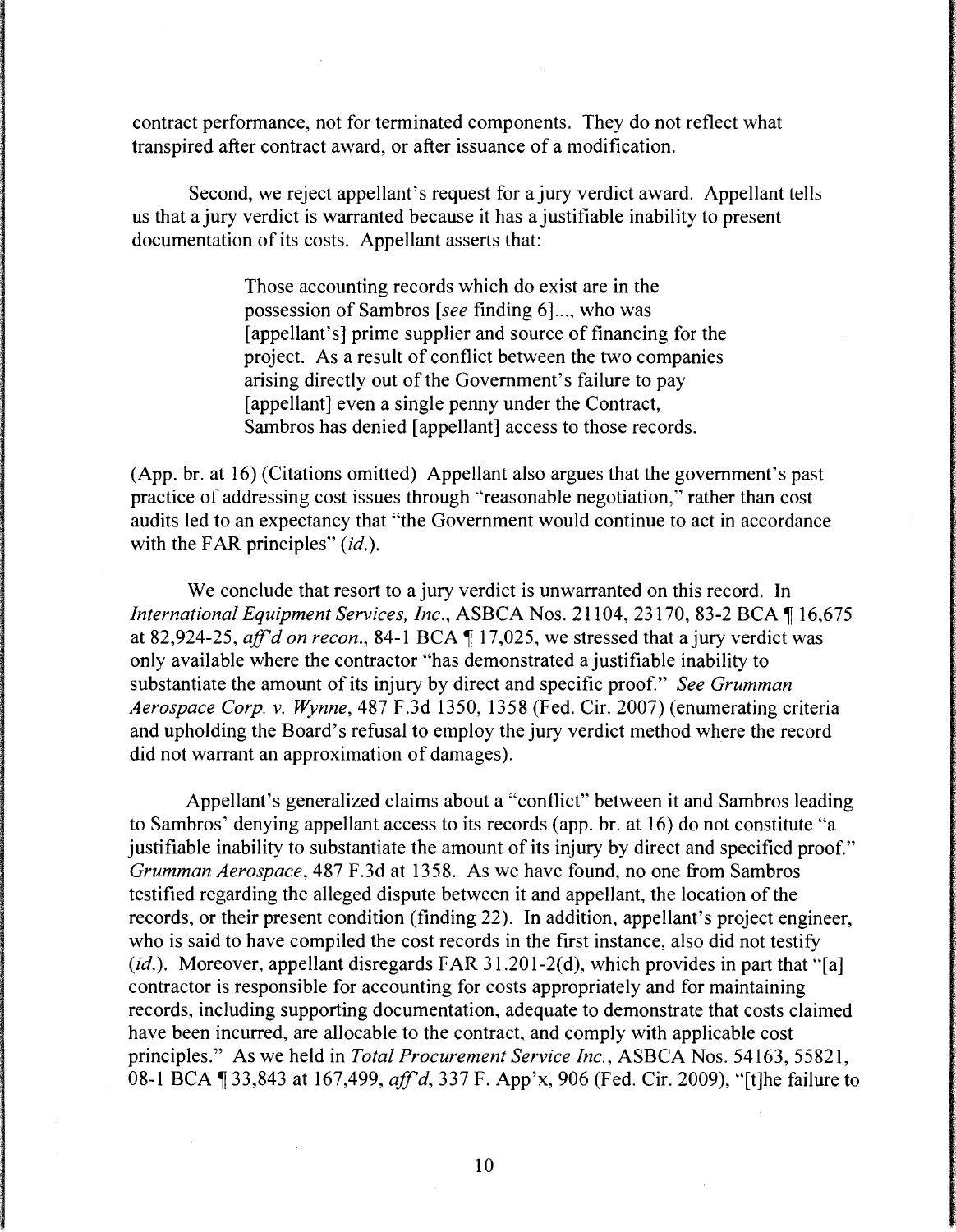maintain, preserve and promptly produce to the government fundamental accounting data and records goes to the credibility of the entire claim."

We regard the evidence in the existing record as sufficient to reach a decision, without the need to resort to a jury verdict. The contracting officer did review the available cost data and, in some instances, obtain his own information, which is useful. Thus, the largest item is the tent costs, and that can be established precisely from the Al Baddad invoice *(see* finding 7), without resort to a jury verdict. We evaluate the evidence in the record in light of appellant's burden to prove that it is entitled to a greater termination settlement amount than determined by the contracting officer. *See General Dynamics Land Systems, 02-1 BCA* 131,659 at 156,411.

## C. *Specific Cost Categories*

As indicated, appellant seeks total costs of \$3,507,828.31, together with settlement costs of \$182,059.92, for a total of  $$4,158,840.78$  in this appeal (R4, tab 26). For its part, the government urges that the fair and reasonable amount owed to appellant is no more than \$1,498,277.62 (gov't reply at 1, 14). Our decision regarding the cost categories that are disputed in the parties' submissions in their briefs are as follows.

1. *Tent Costs* 

Appellant seeks to recover \$1,647,000 for nine maintenance tents, based upon the CLIN prices in Modification No. POOOO 1. By contrast, the government contends that the fair price for the nine tents is \$747,000, based upon the Al Baddad invoice *(see*  finding 7). This figure gives appellant the benefit of the \$284,825 estimated cost to bring all tents to a usable state *(see* finding 17).

We reject appellant's proposed price for the tents. We cannot reconcile appellant's reliance on CLIN prices because we regard the Al Baddad invoice as reliable. By Modification No. POOOOl, appellant was relieved of the requirement for the complete installation of the tents, which was reflected in the CLIN prices, and was required merely to deliver some of them (finding 13).

We accordingly allow \$747,000 for the cost of the tents.

## 2. *Shipment and Delivery Costs for Tents*

We conclude that appellant is entitled to recover \$336,244 for shipment and delivery of the maintenance tents. This amount is substantiated by documentary evidence and represents the sum of: (a)  $$324,000$  ( $$162,000 \times 2$ ) for shipment from Dubai to Camp Marmal; and (b) \$12,244 for shipment from Camp Marmal to Deh Dadi (finding 24).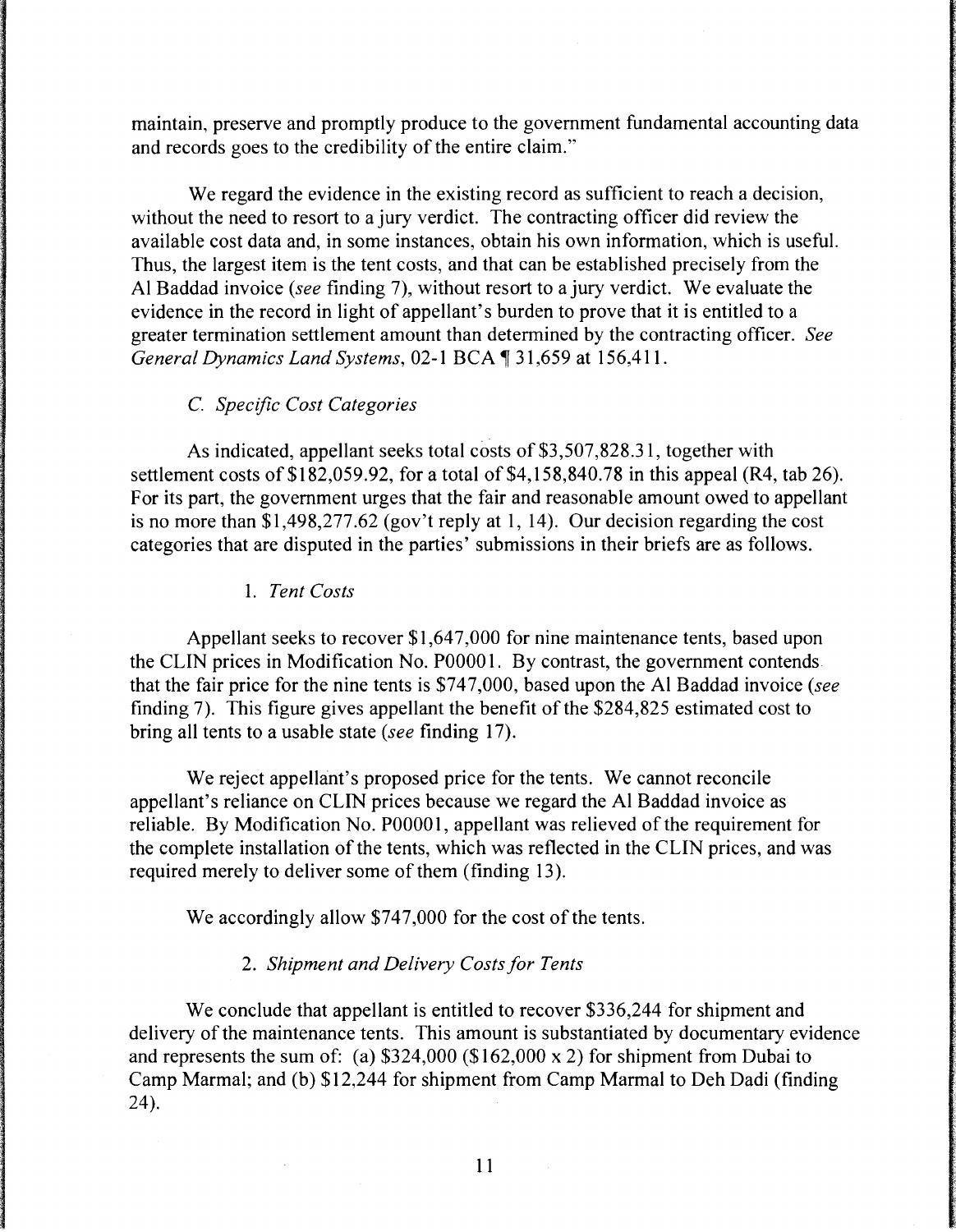## 3. *CLIN 0029 Costs*

It is undisputed that appellant performed the work called for by CLIN 0029 for the specified design, site assessment, and warehouse work *(see* finding 13 ). We accordingly allow \$129, 120 for CLIN 0029.

#### 4. *Labor Costs*

Appellant proposed labor costs of \$331,520 (app. reply at 8). The government, by contrast, insists that only \$40,270 is consistent with the test of reasonableness in FAR 31.201-2 and 31.201-3 (gov't br. at 52-53).

We conclude that the amount claimed by appellant is unreasonable. As indicated, appellant never received full design submittal approval, and never broke ground on this construction project (findings 20-21 ). In addition, appellant's proposal includes the cost of appellant's entire workforce for the entire term of the project, ignoring the eight-month suspension period from 10 April 2011 to 16 December 2011 *(see* findings 8, 15). The contracting officer told appellant in the suspension notice itself, and in two subsequent emails that it should not incur costs during the suspension period (finding 8), and yet it simply refused to lay off or discharge its workforce, stating that "we are not going to terminate the contracts with our Deployed employees" (finding 9). Although, it is conceivable that there may be instances in which paying employees during a pause in work is reasonable, *see Pro-Built Construction Firm, ASBCA No.* 59278, 17-1 BCA 136,774, appellant has not produced any evidence here supporting such a finding. Thus, it is unreasonable that the government, and not appellant, should bear the cost of this conduct during this period.

In the face of appellant's high labor costs, we credit the contracting officer's analysis of labor cost in his preliminary price negotiation memorandum (finding 26). He determined that a reasonable amount for labor costs was \$35,710 (id.), which amount the government has revised upward to add the \$4,560 cost of four security guards at appellant's warehouse in Mazar-e-Sharif (id.). The sum of these two cost figures is \$40,270 which we allow as the reasonable labor cost.

## 5. *Office Space Costs*

We have already found that the government's \$12,000 figure for office space costs is reasonable, and that appellant's proposed cost of \$172,500 is unreasonable because it covers periods in which there was no construction activity at the site (finding 28). We accordingly allow \$12,000 as the reasonable cost for office space.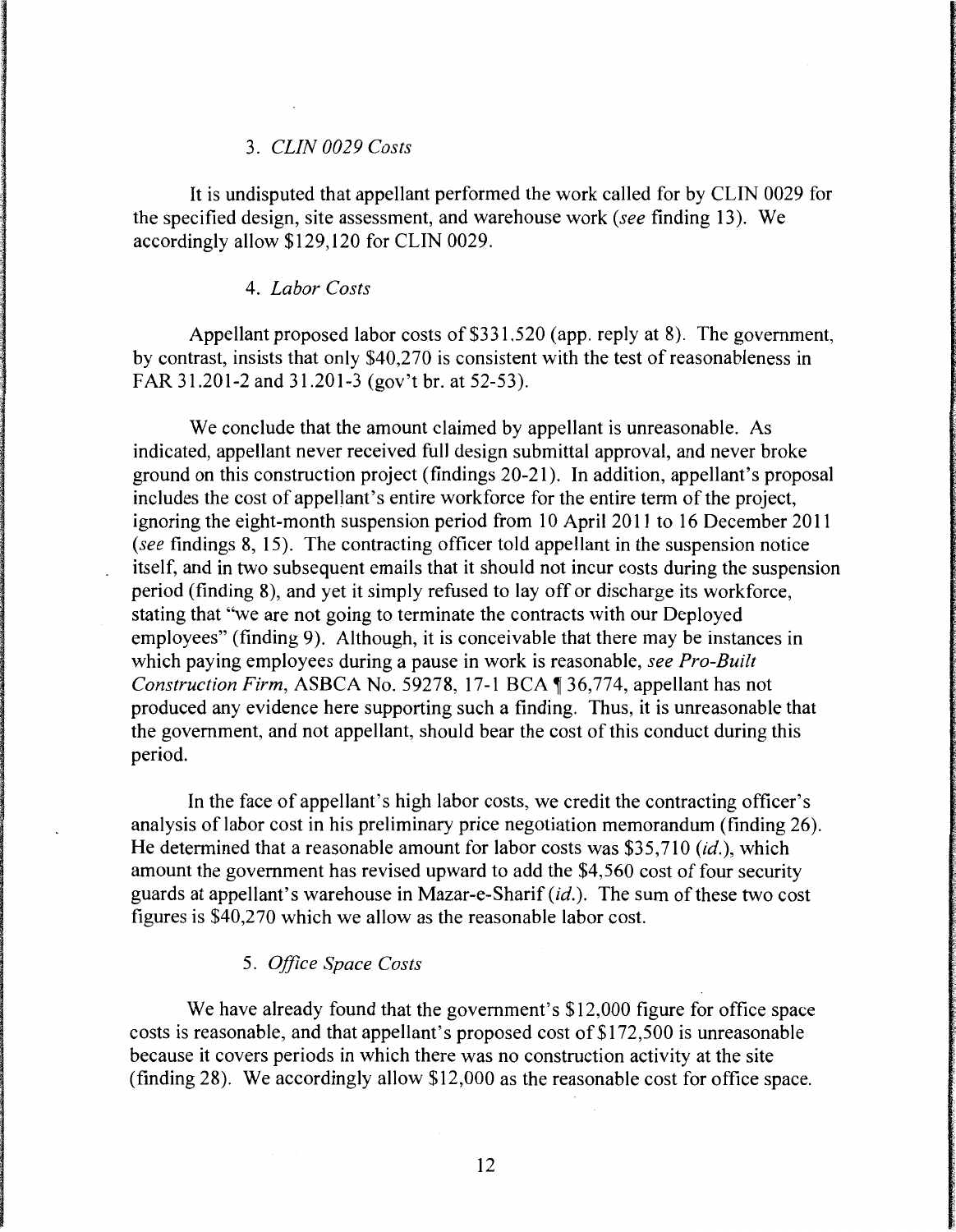#### 6. *DEA Insurance Costs*

The parties agree on the claimed cost of DBA insurance in the incurred amount of \$28,663.00 (R4, tab 25 at 2), and we allow the cost as claimed.

### 1. *Termination Settlement Costs*

Appellant contends that it is entitled to recover "both its post-termination administrative costs as well as its severance payments to employees" (app. reply at 9). The claimed administrative costs aggregate  $$55,416.60$  (app.  $3<sup>rd</sup>$  supp. R4, tab 26(b) at 14). The claimed severance payments aggregate \$49,525.00 *(id.).* Appellant also claims estimated legal costs of \$40,000.00 *(id.).* 

For its part, the government asserts that the administrative costs "are merely alleged costs with absolutely no substantiation in the record." The government also argues that it has no responsibility to compensate appellant for the claimed severance costs. (Gov't reply at 12)

A. We allow the administrative costs claimed. Appellant claims the costs of four employees who are listed as having worked on resolving the termination settlement (app. br. at 59). The claimed costs have plausibility. Appellant has itemized their time by employee, the respective hours worked, and the hourly rates of each (app.  $3<sup>rd</sup>$  supp. R4, tab 26(b) at 14). One listed employee is appellant's CEO and another is the project manager who compiled appellant's cost records *(see* finding 22). We allow the \$55,416.60 claimed.

B. We also allow the claimed severance costs. The contract incorporated by reference DF ARS 252.222-7002 *(see* finding 3), which required appellant to comply with all "[l]ocal laws" and [l]abor regulations including fringe benefits." In turn, the relevant cost principle under the contract's Termination clause *(see* finding 3), makes termination costs subject to the cost principles of FAR Part 31 *(id.).* FAR 3 l .205-6(g)(2) provides that:

> Severance pay is allowable only to the extent that, it is required by  $-$

- (i) Law;
- (ii) Employer-employee agreement;
- (iii) Established policy that constitutes, in effect, an implied agreement on the contractor's part; or
- (iv) Circumstances of the particular employment.

In its brief, appellant contends that "[s]everance is required under Afghan law, and is customary to be expected when a contract is terminated" (app. br. at 60). The government, by contrast, argues that "appellant does not assert [that] it was legally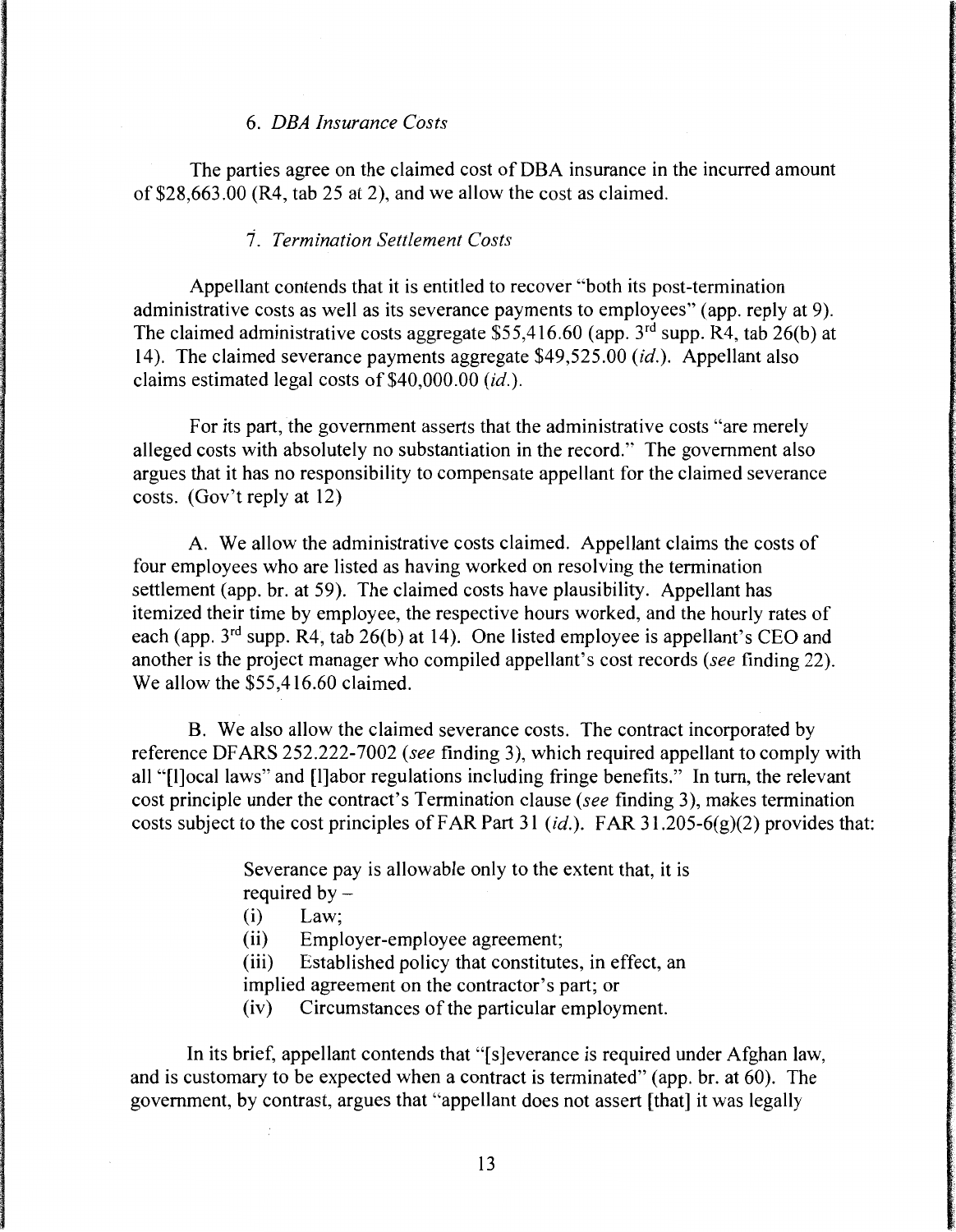obligated to pay these costs, and it has not presented any evidence of Afghan customs"  $(gov't br. at 54)$ .

Appellant relies upon the English translation of the Afghan Labor Code (2007). Article 3, [Definitions of] Expressions, provides in section I that the Code applies to "private or mixed businesses." In turn, Article 23, Termination of the Contract, defines the situations in which "[a ]n employment contract may be abrogated," thereby triggering an obligation to make severance payments. The two situations are set forth in Article 23(6), "[c]essation of work for more than six months" and Article 23(7), "reductions in the number of staff of an  $[emplover]$ ." In either situation, Article 25(2) provides that the employer "shall be obliged to make a payment, of the last [w]age of the respective rank or grade to the Employees whose contracts have been terminated." Article 25(2) further provides for differing amounts based on length of service. Afghan Labor Law at http://www.slideshare.net/afghanboy l/afghan-labor-law-aisa-version.

We agree with appellant that severance payments are required by Afghan law and hence are allowable. There is no challenge to the reasonableness or allocability of the claimed amount of \$49,525.00. We accordingly allow \$49,525.00.

C. The parties do not seriously dispute appellant's entitlement to legal costs. The government tells us that appellant is owed the costs "pursuant to the provided records. However, the amounts are incorrect. According to the provided numbers, the legal fees are \$40,782 and \$40,792.00." (Gov't br. at 53) We award the higher amount of \$40, 792.00.

# 8. *Profit Rate*

Appellant proposed a profit that works out to 25.3 percent of the claim (R4, tab 25 at 3). The contracting officer proposed an amount that equals a flat ten percent profit rate *(id.).* In its reply brief, however, the government strongly argues for a five percent rate.

FAR 49.202(a) allows for profit "on preparations made and work done by the contractor for the terminated portion of the contract but not on the settlement expenses." In addition,  $FAR$  49.202(b)(1) provides that, in determining profit, relevant factors include the "[e]xtent and difficulty of the work done by the contractor as compared with the total work required by the contract."

Considering the guidance of FAR 49 .202, we agree with the government that a five percent profit rate (excluding settlement expenses) is warranted. As we have found, while this was a construction contract, appellant never broke ground on the project (finding 21). Before the project was descoped in Modification No. POOOOI, appellant was to have installed nine tents, but this effort was reduced to installation of four tents,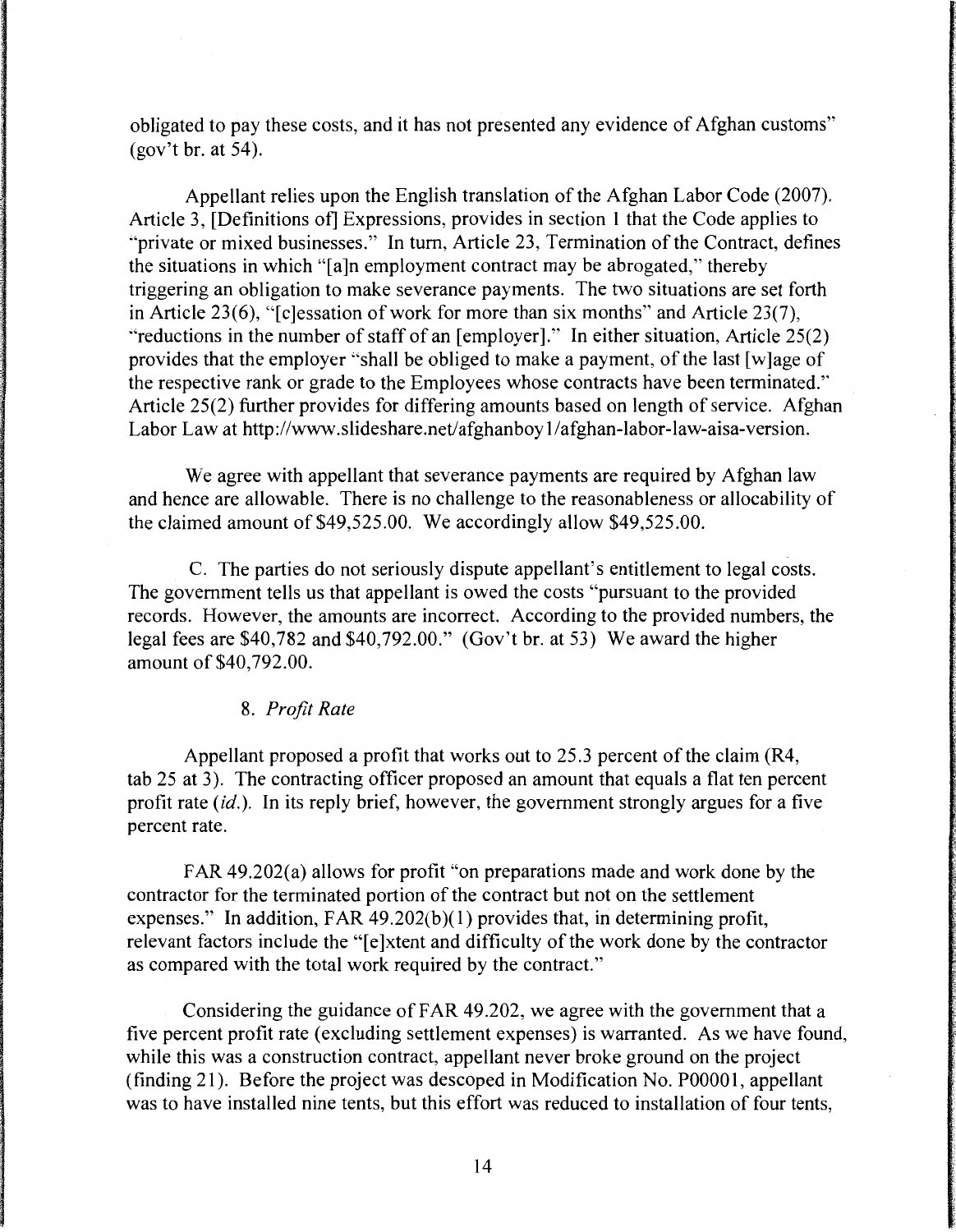and delivery of the remaining five, and then reduced simply to delivery of four tents (finding 13). Given the sharply reduced effort called for, as well as the accompanying risk, a five percent profit rate on all but settlement expenses is reasonable.

# **SUMMARY**

We conclude that appellant is entitled to recover the following amounts in the following cost categories:

|    | <b>Tent Costs</b>                          | \$747,000.00       |
|----|--------------------------------------------|--------------------|
| 2. | Shipment and Delivery of Tents             | \$336,244.00       |
| 3. | CLIN 0029 Costs                            | \$129,120.00       |
|    | 4. Labor Costs                             | \$40,270.00        |
|    | 5. Office Space Costs                      | \$12,000.00        |
|    | 6. DBA Insurance Costs                     | \$28,663.00        |
|    | Subtotal                                   | 1,293,297.00<br>S. |
|    | 7. Termination Settlement Costs            |                    |
|    | a. Administrative Costs                    | \$55,416.60        |
|    | b. Severance Costs                         | \$49,525.00        |
|    | c. Legal Fees                              | \$40,792.00        |
|    | Subtotal                                   | \$145,733.60       |
| 8. | Subtotal                                   | \$1,439,030.60     |
| 9. | Profit $(5\% \text{ of } $1,293,297.00^2)$ | \$64,664.85        |
|    | <b>TOTAL:</b>                              | \$1,503,695.45     |

Appellant is entitled to interest under the 41 U.S.C. § 7109(b) from 27 February 2013 (see finding 19) until paid.

<sup>2</sup> Termination settlement costs excluded.